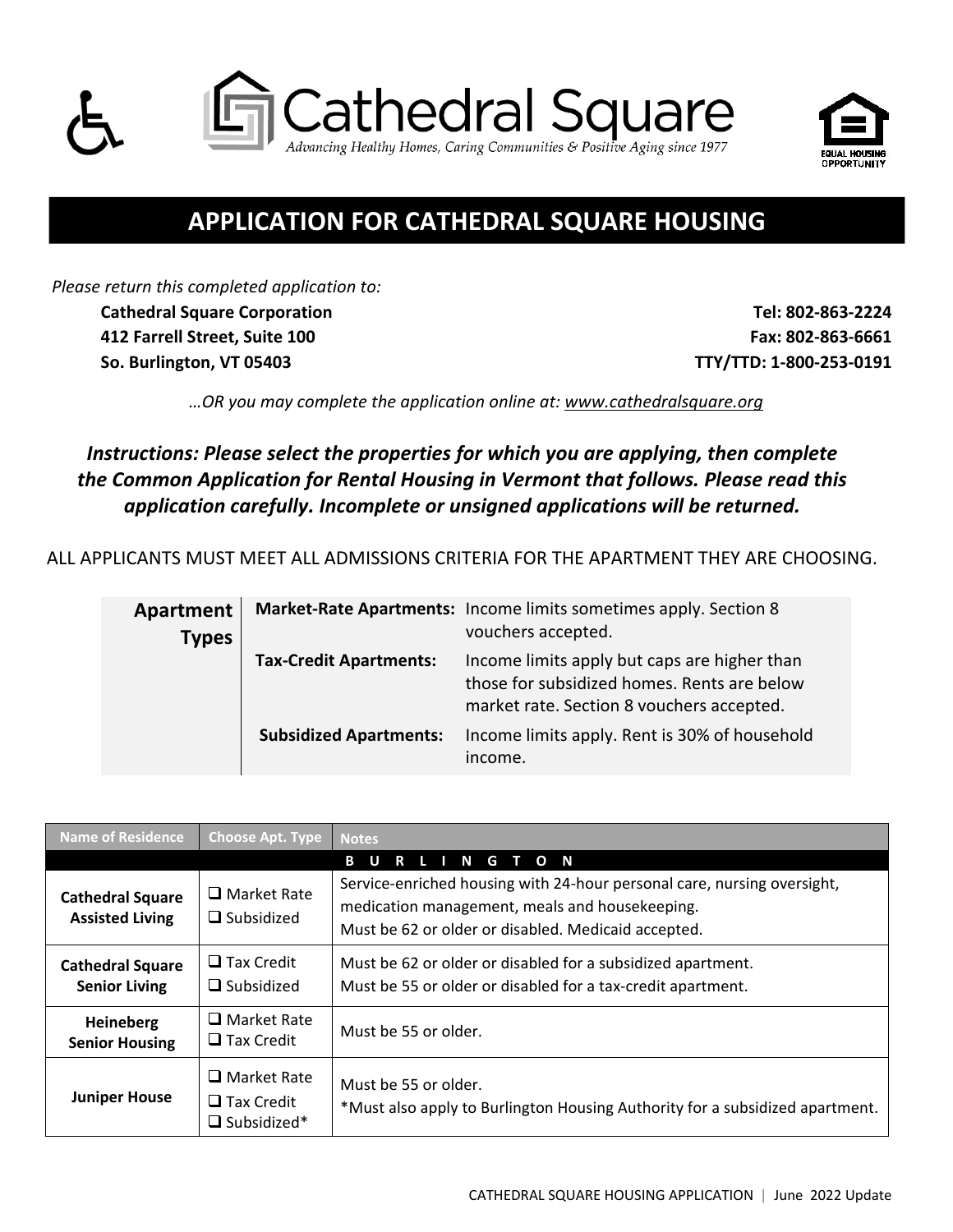| <b>McAuley Square</b>   | $\Box$ Market Rate<br>$\Box$ Tax Credit<br>$\Box$ Subsidized* | Must be 55 or older.<br>*Must also apply to Burlington Housing Authority for a subsidized apartment.                                                                                             |
|-------------------------|---------------------------------------------------------------|--------------------------------------------------------------------------------------------------------------------------------------------------------------------------------------------------|
| <b>Monroe Place</b>     | $\Box$ Subsidized                                             | Service-enriched housing with preference given to individuals participating<br>in Howard Center programs.                                                                                        |
| <b>Ruggles House</b>    | $\Box$ Market Rate<br>$\Box$ Tax Credit<br>$\Box$ Subsidized* | Service-enriched housing with meals and housekeeping.<br>Must be 55 or older.<br>*Must also apply to Burlington Housing Authority for a subsidized apartment.                                    |
| <b>Thayer House</b>     | $\Box$ Market Rate<br>$\Box$ Tax Credit<br>$\Box$ Subsidized* | Must be 55 or older for a market-rate or tax-credit apartment.<br>Must be 62 or older for a subsidized apartment.*<br>*Must also apply to VT State Housing Authority for a subsidized apartment. |
| <b>Thayer House II</b>  | $\Box$ Market Rate<br>$\Box$ Tax Credit<br>$\Box$ Subsidized  | Must be 55 or older for a market-rate or tax-credit apartment.<br>Must be 62 or older for a subsidized apartment.                                                                                |
|                         |                                                               | COLCHESTER                                                                                                                                                                                       |
| <b>Holy Cross</b>       | $\Box$ Market Rate<br>$\Box$ Tax Credit                       | Must be 55 or older.                                                                                                                                                                             |
|                         | ESSEX                                                         | &<br>E S S<br>E X<br>J U N C T I O N                                                                                                                                                             |
| <b>Town Meadow</b>      | $\Box$ Tax Credit<br>$\Box$ Subsidized                        | Must be 55 or older for a tax-credit apartment.<br>Must be 62 or older for a subsidized apartment.                                                                                               |
| <b>Whitcomb Terrace</b> | $\Box$ Market Rate<br>$\Box$ Tax Credit<br>$\Box$ Subsidized* | Barrier-free housing for all ages.<br>* Must also apply to VT State Housing Authority for a subsidized apartment.                                                                                |
| <b>Whitcomb Woods</b>   | $\Box$ Subsidized                                             | Must be 62 or older or disabled.                                                                                                                                                                 |
|                         |                                                               | G<br>$\mathsf{R}$<br>A<br>N D<br>S<br>E                                                                                                                                                          |
| <b>Bayview Crossing</b> | □ Market Rate<br>$\Box$ Tax Credit<br>$\Box$ Subsidized       | Must be 55 or older for a market-rate or tax-credit apartment.<br>Must be 62 or older, or 55 to 61 and disabled, for a subsidized apartment.                                                     |
|                         |                                                               | H I N E S B U R G                                                                                                                                                                                |
| <b>Kelley's Field</b>   | $\Box$ Subsidized                                             | Must be 62 or older or disabled.                                                                                                                                                                 |
|                         |                                                               | J E R I C H O                                                                                                                                                                                    |
| Jeri Hill               | $\Box$ Subsidized                                             | Must be 62 or older or disabled.                                                                                                                                                                 |
| <b>Elm Place</b>        | $\Box$ Market Rate<br>$\Box$ Tax Credit<br>$\Box$ Subsidized  | M I L T O N<br>Must be 55 or older for a market-rate or tax-credit apartment.<br>Must be 62 or older or disabled for a subsidized apartment.                                                     |
| <b>Richmond Terrace</b> | $\Box$ Subsidized                                             | R I C H M O N D<br>Must be 62 or older or disabled.                                                                                                                                              |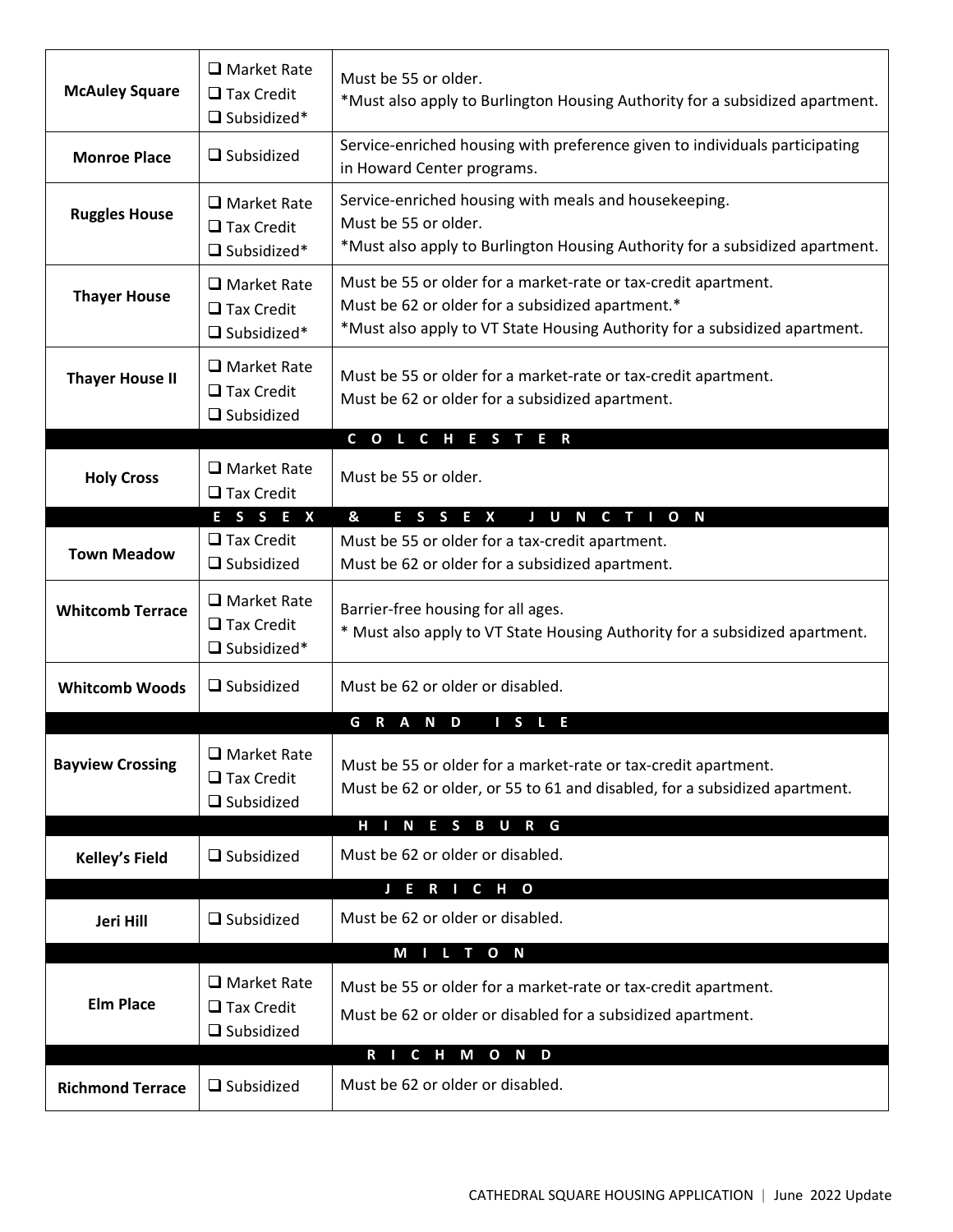|                                                               | S O U                                                         | $T$ H<br><b>BURLINGTON</b>                                                                                                                                                                          |
|---------------------------------------------------------------|---------------------------------------------------------------|-----------------------------------------------------------------------------------------------------------------------------------------------------------------------------------------------------|
| <b>Allard Square</b>                                          | $\Box$ Market Rate<br>$\Box$ Tax Credit<br>$\Box$ Subsidized  | Must be 55 or older.<br>*Must also apply to Burlington Housing Authority for a subsidized apartment.                                                                                                |
| <b>Grand Way</b><br><b>Commons</b>                            | $\Box$ Tax Credit<br>$\Box$ Subsidized                        | Must be 55 or older for a tax-credit apartments.<br>Must be 62 or older for a subsidized apartment.                                                                                                 |
| <b>South Burlington</b><br><b>Community</b><br><b>Housing</b> | $\Box$ Market Rate<br>$\Box$ Subsidized                       | Service-enriched housing with 24-hour, personal-care assistance provided by<br>UVM Health Network Home Health & Hospice.<br>Must need four hours of personal care per day and be under age 62.      |
|                                                               |                                                               | SAINT<br>A L B A N S                                                                                                                                                                                |
| <b>Four Winds</b>                                             | $\Box$ Subsidized                                             | Must be 62 or older or disabled.                                                                                                                                                                    |
|                                                               |                                                               | S H E L B U R N E                                                                                                                                                                                   |
| <b>Wright House</b>                                           | $\Box$ Subsidized                                             | Must be 62 or older or disabled.                                                                                                                                                                    |
|                                                               |                                                               | WILLISTON                                                                                                                                                                                           |
| <b>Memory Care</b><br>at Allen Brook                          | $\Box$ Subsidized                                             | Assisted living specializing in memory care with 24-hour personal care,<br>nursing oversight, medication management, meals and housekeeping.<br>Must be 62 or older or disabled. Medicaid accepted. |
| <b>Whitney Hill</b><br>Homestead                              | $\Box$ Market Rate<br>$\Box$ Tax Credit<br>$\Box$ Subsidized* | Must be 55 or older.<br>Must be 62 or older for a subsidized apartment.*<br>*Must also apply to VT State Housing Authority for a subsidized apartment                                               |

## **Please note: All Cathedral Square properties are smoke‐free.**

Pets are allowed; some restrictions apply. Please ask to see our pet policy.

## *Section 8 vouchers are accepted at all locations that are not already subsidized.*

Cathedral Square is a nonprofit organization and an equal‐opportunity employer and housing provider. We have provided affordable, service-enriched housing to older adults and people with diverse needs since 1977.

> **Our organization and our communities are welcoming and inclusive, embracing and supporting diversity in all its forms.**

PLEASE CONTACT US AT 802‐863‐2224 OR EMAIL info@cathedralsquare.org IF YOU NEED THIS APPLICATION IN ANOTHER LANGUAGE OR FORMAT.





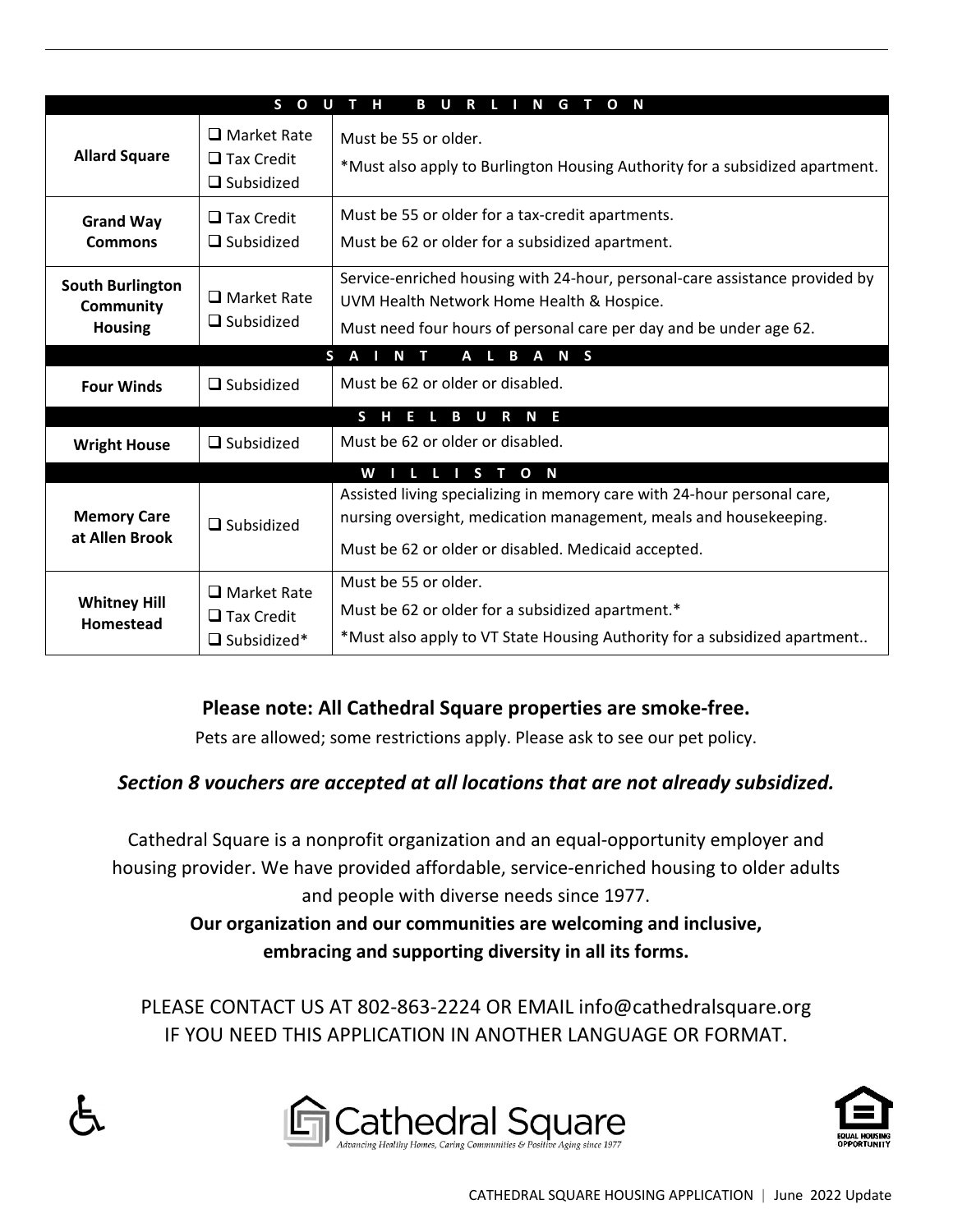| Form <b>RENT</b>         | <b>EQUAL HOUSING</b><br>OPPORTUNITY | <b>E</b> Common Rental         | <b>FORM REVISED</b> |
|--------------------------|-------------------------------------|--------------------------------|---------------------|
| State of Vermont's       |                                     | <b>Application for Housing</b> | <b>SEPTEMBER</b>    |
| <b>Housing Community</b> |                                     | in Vermont                     | 2021                |

| Do you speak or read English?                           | Yes.       | N∩        |  |
|---------------------------------------------------------|------------|-----------|--|
| Do you need an interpreter to complete the application? | $\Box$ Yes | $\Box$ No |  |

*If you need language translation or an interpreter, notify the management company.* 

## **INSTRUCTIONS** (not for tenant-based vouchers)

| Please type or print in ink the information requested on this form.<br>Please read through this application carefully. Incomplete or unsigned<br>applications will be returned. Use additional sheets if necessary.<br>Please return completed application to: | <b>FOR OFFICE USE</b><br><b>ONLY</b><br>Date/time received: |           |
|----------------------------------------------------------------------------------------------------------------------------------------------------------------------------------------------------------------------------------------------------------------|-------------------------------------------------------------|-----------|
| Management company                                                                                                                                                                                                                                             | Agent name                                                  |           |
| <b>CATHEDRAL SQUARE</b>                                                                                                                                                                                                                                        |                                                             |           |
| I wish to apply for housing at (Property name)                                                                                                                                                                                                                 | Location                                                    |           |
| Please check the size of the apartment you are interested in:                                                                                                                                                                                                  |                                                             |           |
| 1-bedroom<br>2-bedroom<br>Efficiency                                                                                                                                                                                                                           | 3-bedroom                                                   | 4-bedroom |

# **FAMILY COMPOSITION**

*Complete the following information for each person who will live in your apartment. Attach a separate sheet of paper if needed.* 

*\*\*The information regarding race, ethnicity, and sex designation solicited on this application is requested in order to assure the Federal Government, acting through the Rural Housing Service and U.S. Department of Housing and Urban Development, that the federal laws prohibiting discrimination against tenant applications on the basis of race, color, national origin, religion, sex, gender identity, sexual orientation, familial status, age, disability, marital status, receipt of public assistance, or because a person is a victim of abuse, sexual assault, or stalking are complied with.*

*You are not required to furnish this information but are encouraged to do so. This information will not be used in evaluating your application or to discriminate against you in any way. However, if you choose not to furnish it, the owner is required to note the race, ethnicity, and sex of individual applicants based on visual observation or surname.*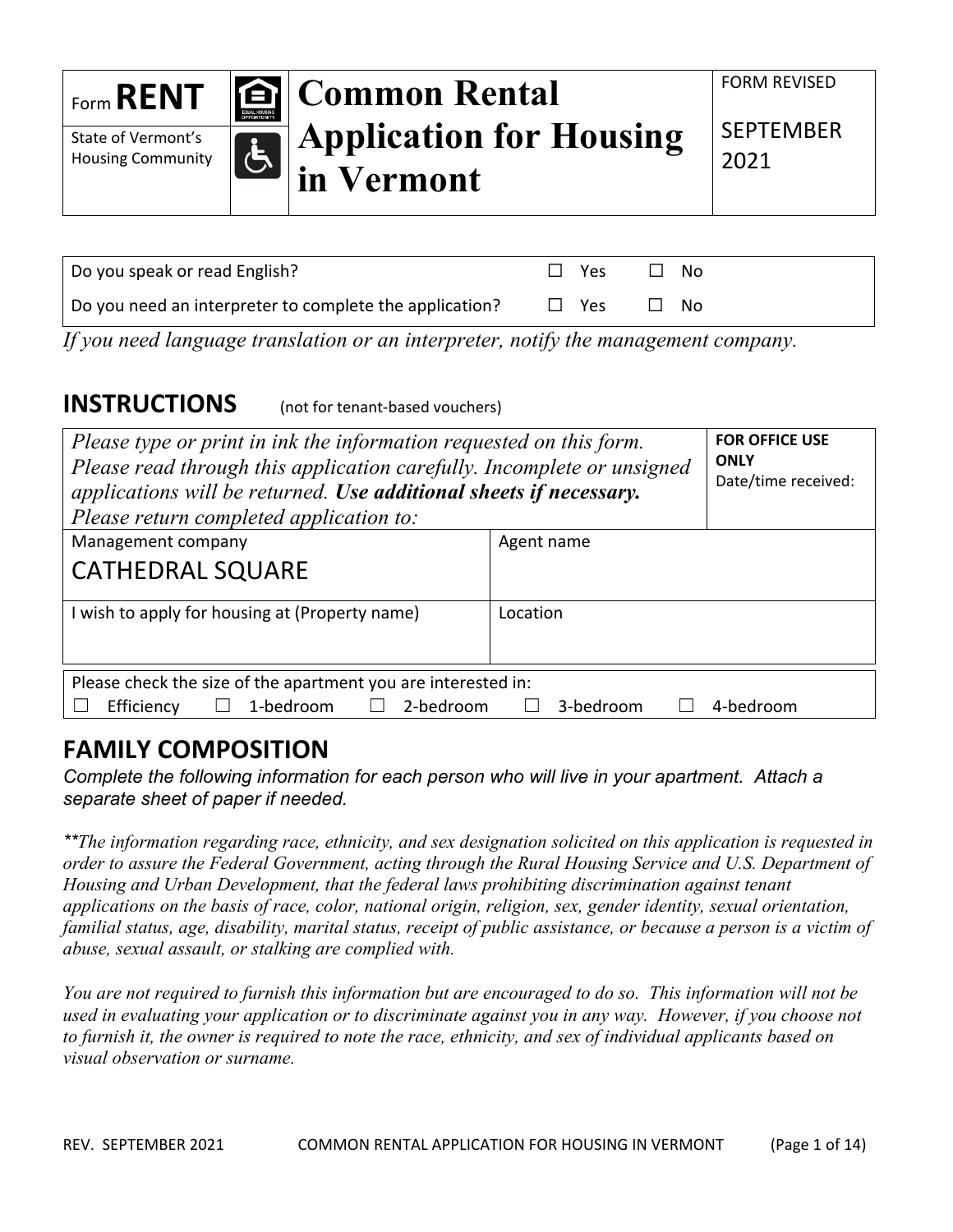|                         | <b>Head of Household</b>            | Person 2                            | Person 3                                           | Person 4                                           |
|-------------------------|-------------------------------------|-------------------------------------|----------------------------------------------------|----------------------------------------------------|
| First name              |                                     |                                     |                                                    |                                                    |
| Middle initial          |                                     |                                     |                                                    |                                                    |
| Last name               |                                     |                                     |                                                    |                                                    |
| Relationship            | Head of household                   |                                     |                                                    |                                                    |
| <b>Social Security</b>  |                                     |                                     |                                                    |                                                    |
| number                  |                                     |                                     |                                                    |                                                    |
| Place of birth          |                                     |                                     |                                                    |                                                    |
| (city, state)           |                                     |                                     |                                                    |                                                    |
| <b>Birthdate</b>        |                                     |                                     |                                                    |                                                    |
| (mm/dd/yyyy)            |                                     |                                     |                                                    |                                                    |
| Will live in unit       | $\Box$ Y<br>$\Box$ N                | $\Box$ Y<br>$\exists$ N             | $\Box$ Y<br>$\Box$ N                               | $\Box$ Y<br>$\Box$ N                               |
| <b>Full Time</b>        |                                     |                                     |                                                    |                                                    |
| Will live in unit       | $\Box$ Y<br>$\Box$ N                | $\Box$ Y<br>$\Box$ N                | $\Box$ Y<br>$\Box$ N                               | $\exists$ N<br>$\Box$ Y                            |
| Part Time               |                                     |                                     |                                                    |                                                    |
| <b>Marital Status</b>   |                                     |                                     |                                                    |                                                    |
|                         | $\square$ Single                    | $\square$ Single                    | $\square$ Single                                   | $\square$ Single                                   |
|                         | $\square$ Married                   | $\square$ Married                   | $\square$ Married                                  | $\square$ Married                                  |
|                         | $\square$ Divorced                  | $\square$ Divorced                  | $\square$ Divorced                                 | $\square$ Divorced                                 |
|                         | $\square$ Legally separated         | $\square$ Legally separated         | $\square$ Legally separated<br>$\square$ Estranged | $\square$ Legally separated<br>$\square$ Estranged |
|                         | $\Box$ Estranged                    | $\square$ Estranged                 |                                                    |                                                    |
| Sex                     |                                     |                                     |                                                    |                                                    |
|                         | $\square$ Male                      | $\square$ Male                      | $\square$ Male                                     | $\square$ Male                                     |
|                         | $\square$ Female                    | $\square$ Female                    | $\square$ Female                                   | $\square$ Female                                   |
|                         | $\square$ Other/Intersex            | $\Box$ Other/Intersex               | $\square$ Other/Intersex                           | $\Box$ Other/Intersex                              |
| Ethnicity               |                                     |                                     |                                                    |                                                    |
|                         | $\square$ Hispanic or Latino        | $\square$ Hispanic or Latino        | $\square$ Hispanic or Latino                       | $\Box$ Hispanic or Latino                          |
|                         | $\square$ NOT Hispanic or           | $\square$ NOT Hispanic or           | $\Box$ NOT Hispanic or                             | $\square$ NOT Hispanic or                          |
|                         | Latino                              | Latino                              | Latino                                             | Latino                                             |
| Race (mark one or more) |                                     |                                     |                                                    |                                                    |
|                         | $\Box$ American Indian/             | $\Box$ American Indian/             | $\Box$ American Indian/                            | $\Box$ American Indian/                            |
|                         | Alaska native                       | Alaska native                       | Alaska native                                      | Alaska native                                      |
|                         | $\square$ Asian                     | $\square$ Asian                     | $\Box$ Asian                                       | $\Box$ Asian                                       |
|                         | $\Box$ Black or<br>African-American | $\Box$ Black or<br>African-American | $\Box$ Black or<br>African-American                | $\Box$ Black or<br>African-American                |
|                         | $\Box$ Native Hawaiian              | $\Box$ Native Hawaiian              | $\Box$ Native Hawaiian                             | $\Box$ Native Hawaiian                             |
|                         | or Other Pacific                    | or Other Pacific                    | or Other Pacific                                   | or Other Pacific                                   |
|                         | Islander                            | Islander                            | Islander                                           | Islander                                           |
|                         | $\square$ White                     | $\square$ White                     | $\square$ White                                    | $\square$ White                                    |
|                         | $\Box$ Other Race                   | $\Box$ Other Race                   | $\Box$ Other Race                                  | $\Box$ Other Race                                  |
|                         |                                     |                                     |                                                    |                                                    |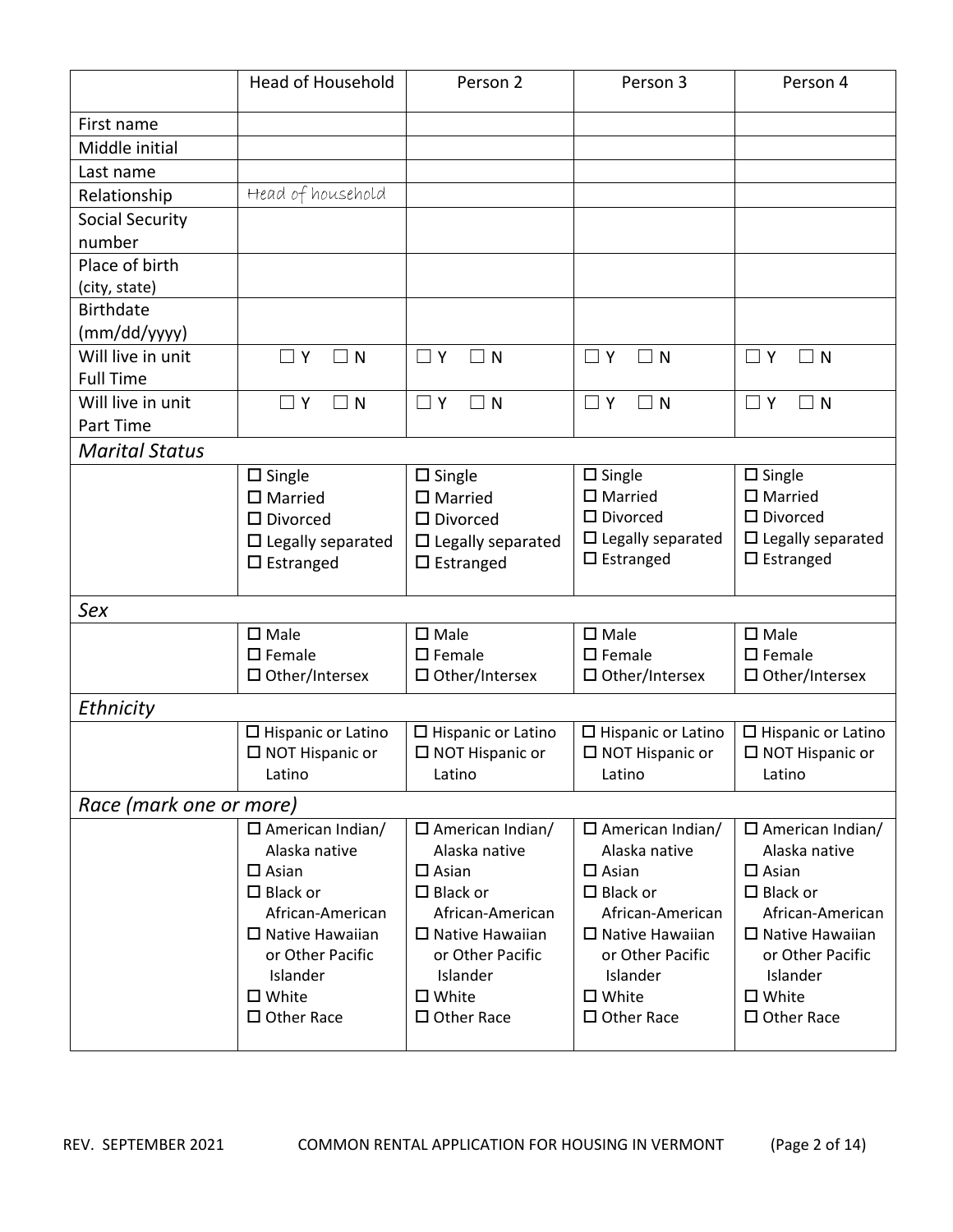| Do you have primary custody of all children listed in the Family Composition<br>Section? | Yes | No. |
|------------------------------------------------------------------------------------------|-----|-----|
| Do you expect any additions to the household in the next 12 months?                      | Yes | No. |
| Are there any absent household members not listed in the Family<br>Composition section?  | Yes | No. |
| If "Yes", please explain                                                                 |     |     |
| Do you live with others?<br>If "Yes", please explain                                     | Yes | No. |

| What is your current address?                                        |               |                      | Please list current mailing address, if different |
|----------------------------------------------------------------------|---------------|----------------------|---------------------------------------------------|
| How long have you lived at this address?                             |               |                      | How many bedrooms in your present home?           |
| Years                                                                | <b>Months</b> |                      |                                                   |
| Home phone number                                                    |               | Cell phone number    |                                                   |
| Other phone number                                                   |               | <b>Email address</b> |                                                   |
| If "Yes", market value<br>Do you own your home?<br>\$<br>Yes.<br>No. |               |                      | Outstanding mortgage balance<br>\$                |
| If "Yes", Landlord's name<br>Do you rent?<br><b>Yes</b><br>No        |               |                      | Landlord's phone number                           |
| Landlord's address                                                   |               |                      |                                                   |

# **PREVIOUS HOUSING**

Fill out this information for all places you have lived in the past five (5) years, not including your *current housing. Attach a separate sheet of paper if needed.*

| Dates                 |                |                         |
|-----------------------|----------------|-------------------------|
| From $(mm/yy)$ :      | To $(mm/yy)$ : |                         |
| Landlord name         |                | Rental property address |
| Landlord address      |                |                         |
| Landlord phone number |                | Landlord email address  |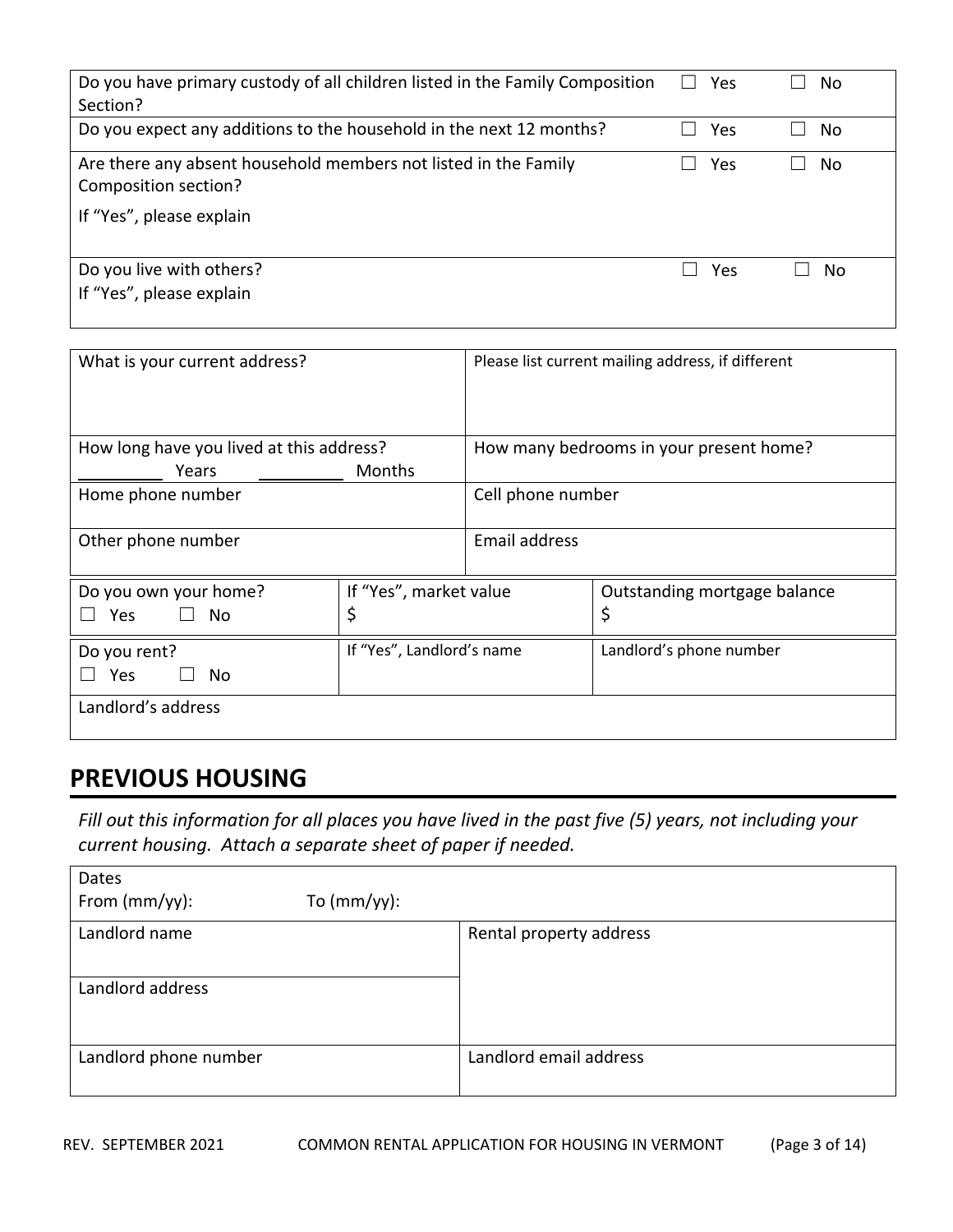| <b>Dates</b>                             |                         |
|------------------------------------------|-------------------------|
| From $(mm/yy)$ : _____<br>To $(mm/yy)$ : |                         |
| Landlord name                            | Rental property address |
| Landlord address                         |                         |
| Landlord phone number                    | Landlord email address  |

| <b>Dates</b><br>To $(mm/yy)$ : |                         |
|--------------------------------|-------------------------|
| Landlord name                  | Rental property address |
| Landlord address               |                         |
| Landlord phone number          | Landlord email address  |

| Do you currently live in a subsidized or Tax Credit apartment? For example, do you need to provide |                      |  |
|----------------------------------------------------------------------------------------------------|----------------------|--|
| income information each year to your landlord?                                                     | $\Box$ Yes $\Box$ No |  |

Please list all states in which you have previously lived.

## **INCOME**

Please list all sources of income for each person who will live in your apartment. Be sure to list *gross amounts and where the income comes from. Attach a separate sheet of paper if needed.*

| <b>Employment income</b> | N/A<br>□                       |                          |
|--------------------------|--------------------------------|--------------------------|
| <b>Applicant Name</b>    | Employer address, phone, email | Gross weekly salary<br>Ş |
| <b>Applicant Name</b>    | Employer address, phone, email | Gross weekly salary<br>Ş |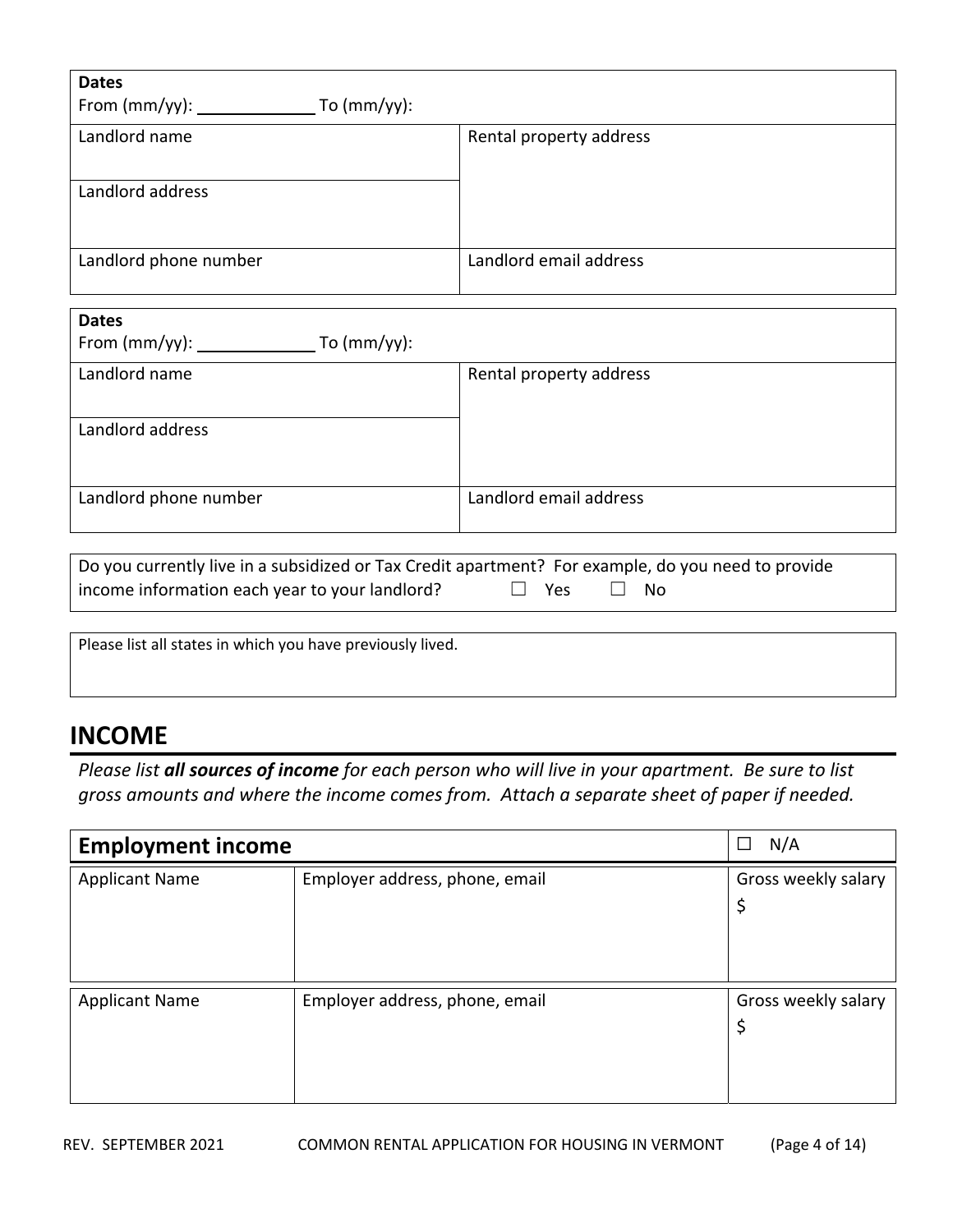| <b>Applicant Name</b>                                                                 | Employer address, phone, email | Gross weekly salary<br>\$ |  |
|---------------------------------------------------------------------------------------|--------------------------------|---------------------------|--|
| <b>Applicant Name</b>                                                                 | Employer address, phone, email | Gross weekly salary<br>\$ |  |
| Do you anticipate any changes to your income during the next 12 months? $\square$ Yes | $\Box$ No                      |                           |  |
| <b>Other income</b><br>N/A                                                            |                                |                           |  |

*Child support, pension/annuity, Social Security, public assistance, unemployment, other periodic payments, unearned income, etc. If you receive Social Security, please attach a copy of your award letter with your application. Enter all other sources of income including current gross Social Security monthly amount. If self‐employed, provide prior year's taxes with W‐2's, 1099's etc. and current financial statement. Attach a separate sheet of paper, if needed.*

| Applicant name | Income type | Source address, phone, email | Gross monthly<br>amount<br>\$ |
|----------------|-------------|------------------------------|-------------------------------|
| Applicant name | Income type | Source address, phone, email | Gross monthly<br>amount<br>\$ |
| Applicant name | Income type | Source address, phone, email | Gross monthly<br>amount<br>\$ |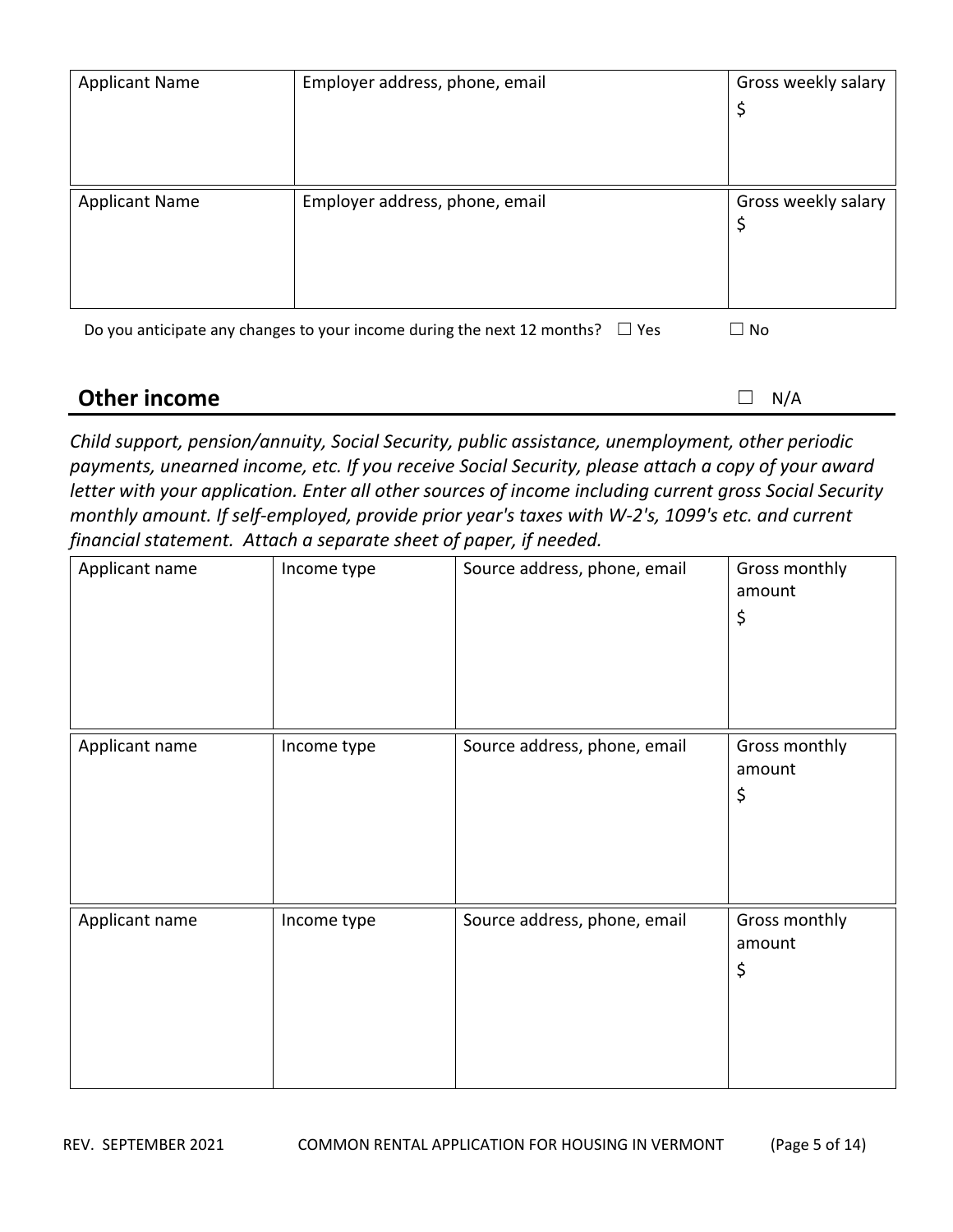## **Bank accounts and other cash accounts** ☐ N/A

Please list all accounts held by each person who will live in your apartment. Attach a separate sheet *of paper, if needed.*

| Bank/institution                              | Type of account |                 |   |                 | Interest rate | Current balance |
|-----------------------------------------------|-----------------|-----------------|---|-----------------|---------------|-----------------|
|                                               |                 |                 | % |                 |               |                 |
| Bank/institution                              | Type of account |                 |   |                 | Interest rate | Current balance |
|                                               |                 |                 | % |                 |               |                 |
| Bank/institution                              | Type of account |                 |   |                 | Interest rate | Current balance |
|                                               |                 |                 | % |                 |               |                 |
| Peer-to-peer account, eWallet, Direct Express |                 | Type of account |   | Current balance |               |                 |
| Debit Card and other accounts such as Venmo,  |                 |                 |   | \$              |               |                 |
| Paypal and Bitcoin, etc.                      |                 |                 |   |                 |               |                 |
|                                               |                 |                 |   |                 |               |                 |
| Cash on hand                                  |                 |                 |   | Current balance |               |                 |
|                                               |                 |                 |   |                 |               |                 |

# **IRA/Keogh/annuity/pension/stocks** □ N/A

| Name of account | # of shares | <b>Share Price</b> | Cash value | Quarterly dividend |
|-----------------|-------------|--------------------|------------|--------------------|
| Name of account | # of shares | <b>Share Price</b> | Cash value | Quarterly dividend |
| Name of account | # of shares | <b>Share Price</b> | Cash value | Quarterly dividend |

## **Bonds/insurance policies □** N/A

| Type | Date of purchase | Current value/cash value |
|------|------------------|--------------------------|
|      |                  |                          |
|      |                  |                          |
| Type | Date of purchase | Current value/cash value |
|      |                  |                          |
|      |                  |                          |

## **Other assets**

| Do you own real estate (other than the home you currently live<br>$\mathsf{in}$ )? | l l Yes      | ⊿ No |
|------------------------------------------------------------------------------------|--------------|------|
| If "Yes", where is it located (address, city, state)                               | Market value |      |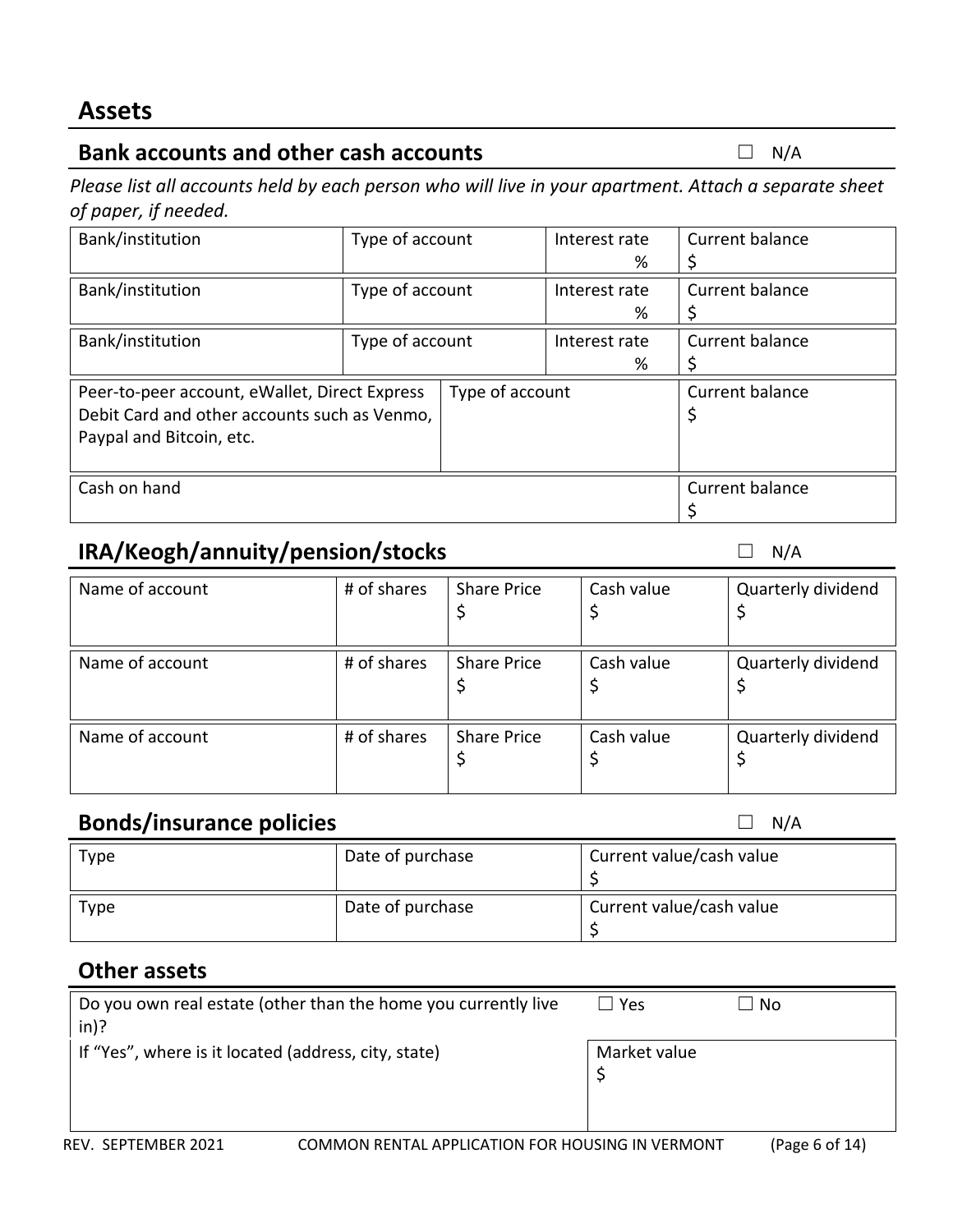| Mortgage holder and address                                            |                 | Mortgage balance |                  |
|------------------------------------------------------------------------|-----------------|------------------|------------------|
|                                                                        |                 | \$               |                  |
|                                                                        |                 |                  |                  |
|                                                                        |                 |                  |                  |
| Is this an income-producing property?                                  |                 | $\square$ Yes    | $\Box$ No        |
| Does anyone applying own any other asset not already listed? (Do       |                 | $\Box$ Yes       | $\Box$ No        |
| not include furniture. Do not include motor vehicles used for personal |                 |                  |                  |
| transportation.)                                                       |                 |                  |                  |
| If "Yes", please describe                                              |                 | Market value     |                  |
|                                                                        |                 | \$               |                  |
|                                                                        |                 |                  |                  |
|                                                                        |                 |                  |                  |
|                                                                        |                 |                  |                  |
| Have you or any member of the household disposed of,                   |                 | $\Box$ Yes       | $\Box$ No        |
|                                                                        |                 |                  |                  |
| transferred, or otherwise given away any cash, property, or other      |                 |                  |                  |
| assets for less than they are worth in the past two (2) years?         |                 |                  |                  |
|                                                                        |                 |                  |                  |
| If "Yes", please describe                                              |                 |                  |                  |
|                                                                        |                 |                  |                  |
| Cash value                                                             | Amount received |                  | Date disposed of |
| \$                                                                     | \$              |                  |                  |
| Do you or any member of the household receive regular gifts or         |                 | $\Box$ Yes       | $\Box$ No        |
| contributions from any person or organization? Gifts or                |                 |                  |                  |
| contributions include cash, non-cash items, bills paid on your         |                 |                  |                  |
| behalf, or items paid on your behalf.                                  |                 |                  |                  |
|                                                                        |                 |                  |                  |
| If "Yes", please describe                                              |                 |                  |                  |
|                                                                        |                 |                  |                  |
| Cash value                                                             | Received from   |                  | Frequency        |
|                                                                        |                 |                  |                  |
| \$                                                                     |                 |                  |                  |

# **MONTHLY EXPENSES**

| <b>Child care</b>                                                                        |                                                                         |    |                                                  |  | N/A               |
|------------------------------------------------------------------------------------------|-------------------------------------------------------------------------|----|--------------------------------------------------|--|-------------------|
| For care than enables you to work or attend school, complete for children 12 and younger |                                                                         |    |                                                  |  |                   |
| Name of provider                                                                         | Address of provider                                                     |    | Phone number of<br>provider                      |  | Email of provider |
| Amount per month assisted                                                                |                                                                         |    | Amount per month unassisted<br>\$                |  |                   |
| <b>Medical expenses</b>                                                                  |                                                                         |    |                                                  |  | N/A               |
|                                                                                          | Complete if head of household, co-head or spouse is elderly or disabled |    |                                                  |  |                   |
| Physicians/health care provider name                                                     |                                                                         | \$ |                                                  |  |                   |
| REV. SEPTEMBER 2021                                                                      |                                                                         |    | COMMON RENTAL APPLICATION FOR HOUSING IN VERMONT |  | (Page 7 of 14)    |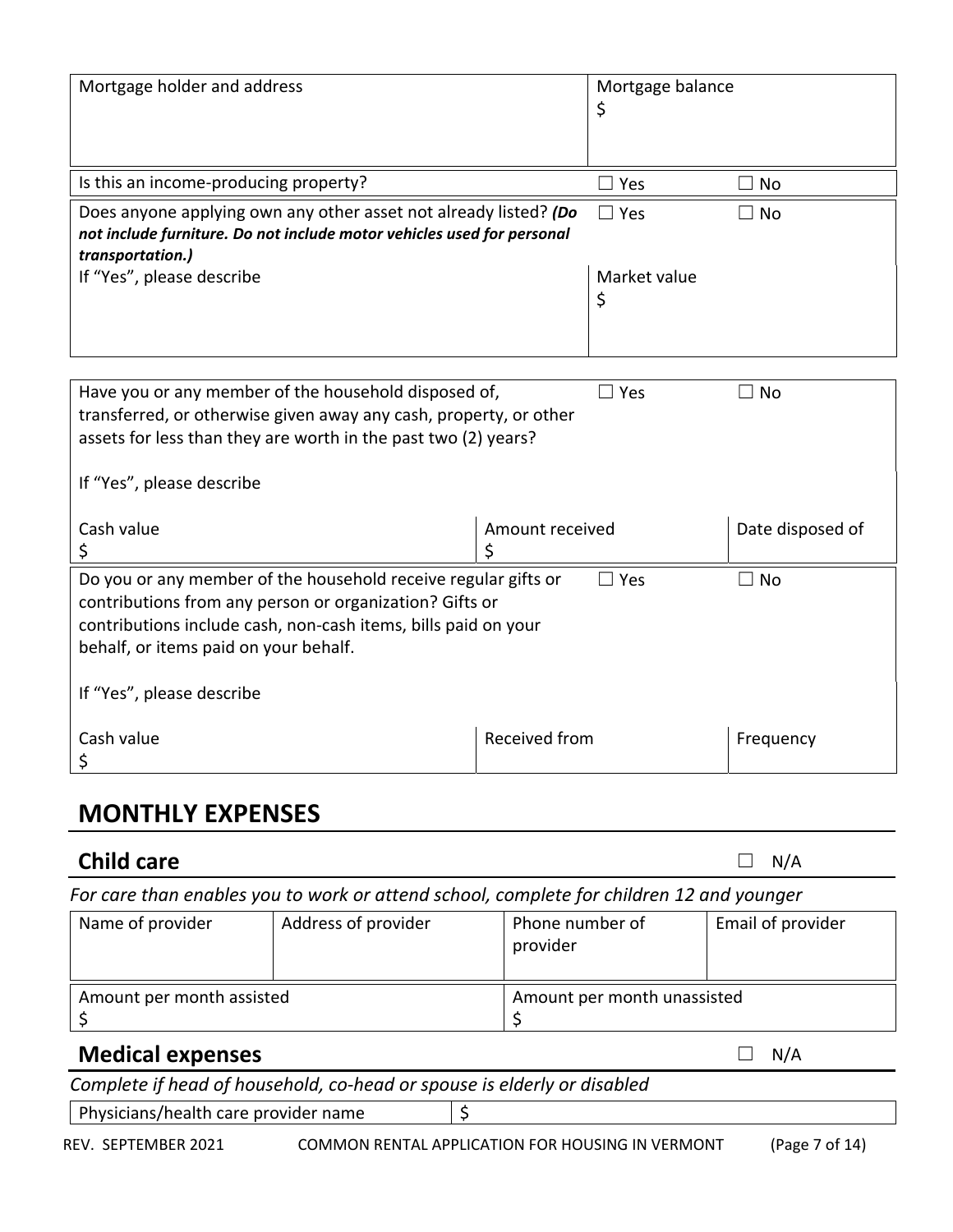| Medical premiums                                 |  |  |
|--------------------------------------------------|--|--|
| Hospitals/other health care facilities           |  |  |
| Prescription/non-prescription medicine           |  |  |
| Dental                                           |  |  |
| Other                                            |  |  |
| Auxiliary apparatus or attendant care            |  |  |
| List names of providers and contact information: |  |  |

# **GENERAL INFORMATION**

| Are you or any member of your family in need of an accessible apartment                  |                              |              | Yes |        | <b>No</b> |
|------------------------------------------------------------------------------------------|------------------------------|--------------|-----|--------|-----------|
| and/or if handicapped/disabled, requesting a reasonable accommodation to                 |                              |              |     |        |           |
| enable you to live in this unit?                                                         |                              |              |     |        |           |
| If "Yes", list accommodations needed:                                                    |                              |              |     |        |           |
|                                                                                          |                              |              |     |        |           |
|                                                                                          |                              |              |     |        |           |
| Will you or any member of your household require a live-in attendant?<br>Yes             |                              |              |     |        | <b>No</b> |
|                                                                                          |                              |              |     |        |           |
| Do you have a disability that results in a disability-related need for a                 |                              |              | Yes |        | <b>No</b> |
| reasonable accommodation for an assistance animal?                                       |                              |              |     |        |           |
| Are you requesting an adjustment to income? (This adjustment is available in<br>┓<br>Yes |                              |              |     |        | <b>No</b> |
| federally-subsidized rental housing to households in which either the head or co-head    |                              |              |     |        |           |
| is (1) age 62 or older, or (2) under age 62 and disabled)                                |                              |              |     |        |           |
|                                                                                          |                              |              |     |        |           |
| If offered an apartment and I accept, this apartment will serve as my sole               |                              |              | Yes |        | <b>No</b> |
| residence                                                                                |                              |              |     |        |           |
| Are you displaced due to:                                                                |                              |              |     |        |           |
| Natural disaster                                                                         |                              |              | Yes |        | <b>No</b> |
|                                                                                          |                              |              |     |        |           |
| Other governmental action                                                                |                              | $\mathsf{L}$ | Yes | $\Box$ | No        |
| Domestic violence                                                                        |                              |              | Yes |        | No        |
|                                                                                          |                              |              |     |        |           |
| Are you currently homeless?                                                              | Yes                          |              |     |        | <b>No</b> |
|                                                                                          | (Please complete Appendix 1) |              |     |        |           |
| Are you at risk of homelessness?                                                         |                              |              |     |        |           |
|                                                                                          | Yes                          |              |     |        | No        |
| (Please complete Appendix 2)                                                             |                              |              |     |        |           |
|                                                                                          |                              |              |     |        |           |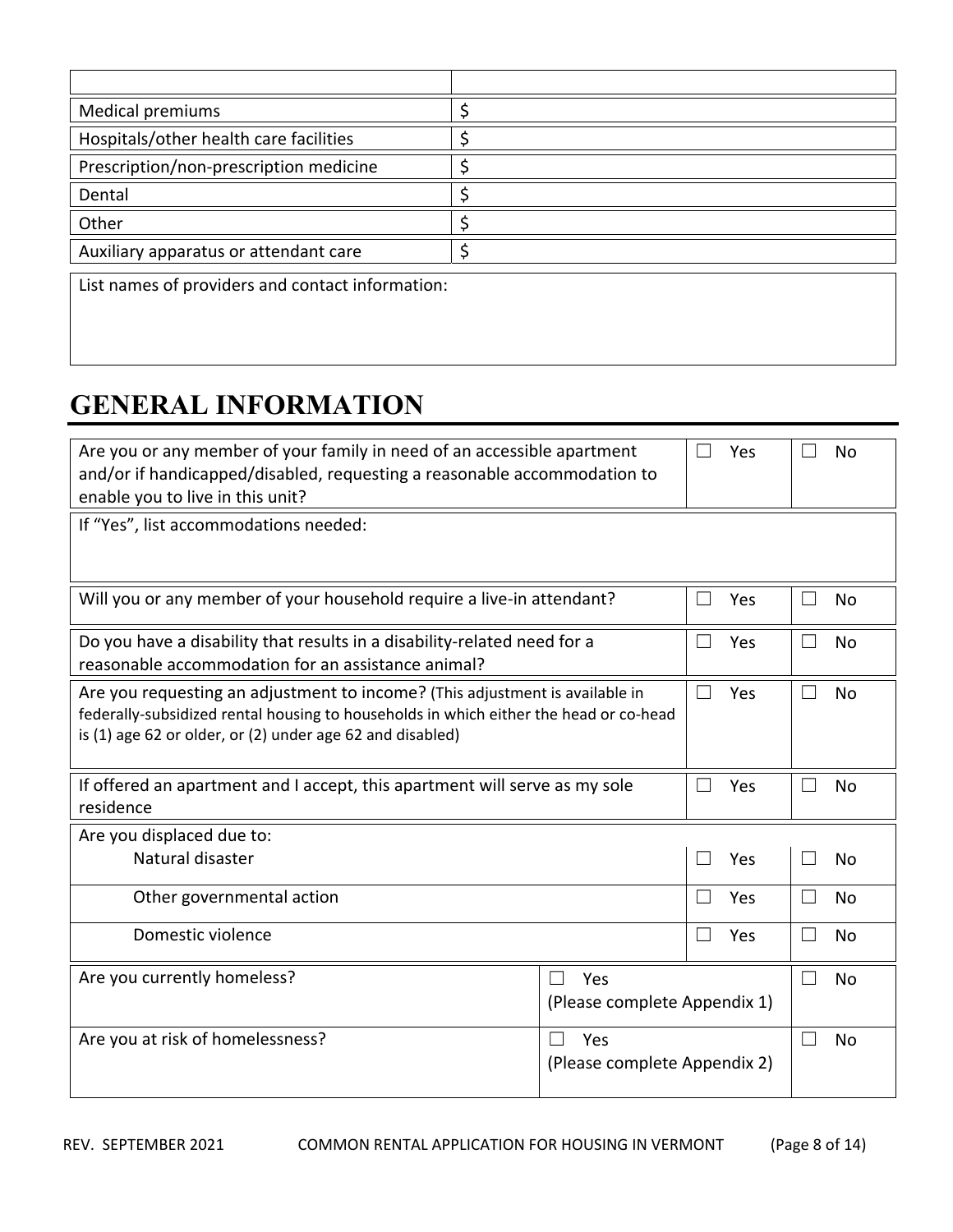| Are all members of the household citizens of the United States or non-citizens<br>$\overline{\phantom{0}}$<br>Yes<br>with eligible immigration status?                                                                                                                                 |              | <b>No</b> |
|----------------------------------------------------------------------------------------------------------------------------------------------------------------------------------------------------------------------------------------------------------------------------------------|--------------|-----------|
| Is your household comprised entirely of full-time students?<br>Yes                                                                                                                                                                                                                     |              | <b>No</b> |
| If "Yes," check all that apply:                                                                                                                                                                                                                                                        |              |           |
| All household members are fulltime students, and such students are married and file a joint<br>tax return                                                                                                                                                                              |              | Yes       |
| The household consists of single parents and their children, and such parents and children<br>are not dependents of another individual                                                                                                                                                 |              | Yes       |
| At least one member of the household receives assistance under Title IV of the Social<br>Security Act (i.e. TANF assistance)                                                                                                                                                           |              | Yes       |
| At least one member of the household is enrolled in and a job training program receiving<br>assistance under the Job Training Partnership Act or similar federal, state, or local laws                                                                                                 |              | Yes       |
| Full-time student formerly in foster care                                                                                                                                                                                                                                              | $\mathsf{L}$ | Yes       |
| Have you or any member of your household been a full-time student in the<br>П<br>Yes<br>past year?                                                                                                                                                                                     | $\Box$       | No        |
| Does the Head of household plan to enroll as a full-time student in the<br>Yes<br>upcoming year?                                                                                                                                                                                       |              | No        |
| If "Yes", please list all schools attended:                                                                                                                                                                                                                                            |              |           |
|                                                                                                                                                                                                                                                                                        |              |           |
| Do you currently have a Section 8 Housing Choice Voucher (HCV)?<br>Yes                                                                                                                                                                                                                 |              | No        |
| If "Yes," which public housing authority or authorities?                                                                                                                                                                                                                               |              |           |
| If "No," are you on the waiting list for a Section 8 HCV?<br>Yes                                                                                                                                                                                                                       |              | No        |
| Have you ever lived in subsidized rental housing?<br>Yes                                                                                                                                                                                                                               | $\Box$       | No        |
| If "Yes," specify the agency and the years in which you lived there:                                                                                                                                                                                                                   |              |           |
| Is anyone in your household subject to a lifetime registration requirement<br>Yes<br>under a state sex offender registration program?                                                                                                                                                  |              | No        |
| If "Yes," please explain:                                                                                                                                                                                                                                                              |              |           |
| Have you or any member of the household ever committed fraud in a<br>Yes<br>federally-assisted housing program or have been requested to repay money<br>for knowingly misrepresenting information for such a housing program?<br>If "Yes," please explain and give the state and date: |              | No        |
|                                                                                                                                                                                                                                                                                        |              |           |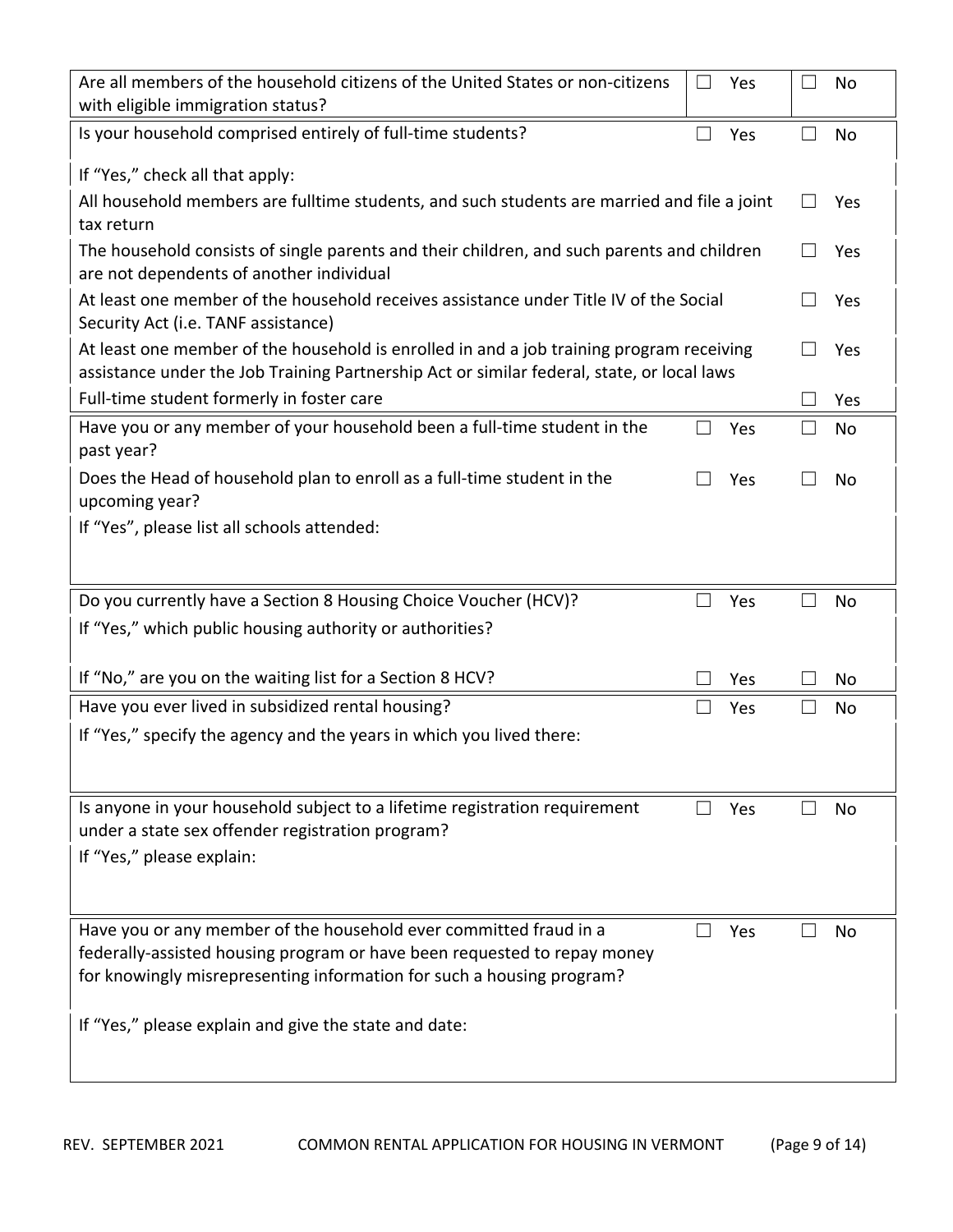| Has anyone in your household ever been charged with or convicted of a<br>crime?                                                       |  |  | No     |
|---------------------------------------------------------------------------------------------------------------------------------------|--|--|--------|
| If "Yes," please explain and give the state and date:                                                                                 |  |  |        |
| Has anyone in your household ever been charged with or convicted of illegal<br>manufacture or distribution of a controlled substance? |  |  | No     |
| If "Yes," please explain and give the state and date:                                                                                 |  |  |        |
| Is anyone in your household currently engaging in the illegal use of a<br>controlled substance?                                       |  |  | No     |
| If "Yes," please explain and give the state and date:                                                                                 |  |  |        |
| Do you have any pets? Some properties do not allow pets<br><b>Type</b><br>Yes<br><b>No</b>                                            |  |  | Number |
| All properties have a smoking policy. Would you like a copy of the policy for<br>the property for which you are applying?             |  |  | No     |
| Why do you want to move to this property?                                                                                             |  |  |        |
|                                                                                                                                       |  |  |        |
|                                                                                                                                       |  |  |        |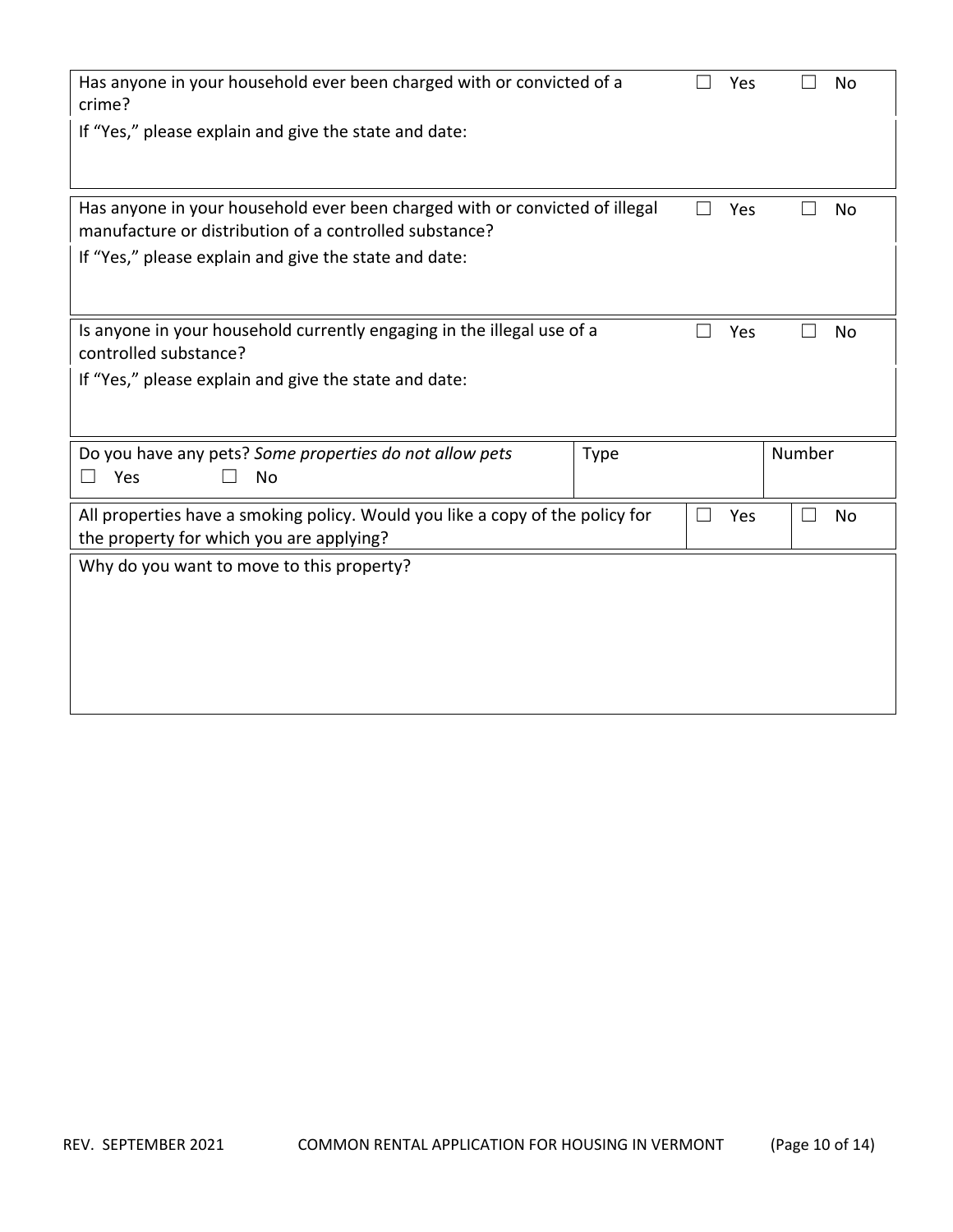# **EMERGENCY**

*Please provide the name of any family or friends you would like involved in this application process. Please also list any family or friends we may contact if we are unable to reach you.*

| Name          | Address (Street, city/town, state) |
|---------------|------------------------------------|
| Phone number  | Relationship                       |
| Email address |                                    |
| Name          | Address (Street, city/town, state) |
| Phone number  | Relationship                       |
| Email address |                                    |
| Name          | Address (Street, city/town, state) |
| Phone number  | Relationship                       |
| Email address |                                    |

*Please provide three (3) character references who you have known for at least one (1) year (not related to the applicant(s))*

| Name | Phone number |
|------|--------------|
| Name | Phone number |
| Name | Phone number |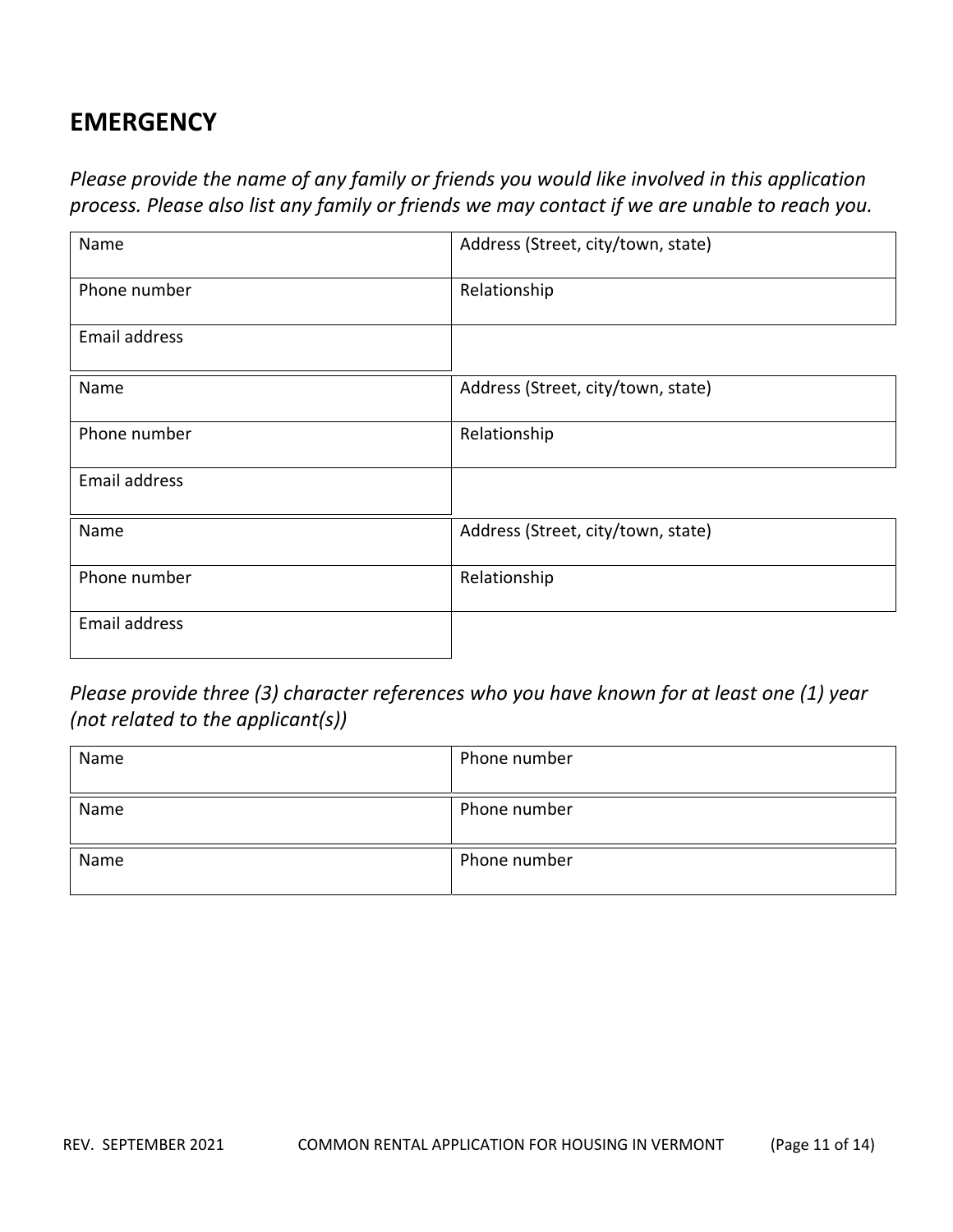# **PLEASE READ THE FOLLOWING STATEMENT CAREFULLY BEFORE SIGNING THIS APPLICATION:**

I/we certify that the information given on household composition, income, net family assets, allowances and deductions, as well as all other information provided is accurate and complete to the best of my/our knowledge and belief. I/we understand that false statements or information are punishable by federal law with fines up to \$10,000 or imprisonment for up to 5 years. I/we understand that false statements or information are grounds for termination of housing assistance, termination of tenancy and/or retroactive rent increases.

My/Our signature(s) below constitute(s) my/our consent to have the MANAGEMENT COMPANY conduct a background check, including verification of the information contained herein. I/we hereby expressly consent to the release of information by prior landlords, employers, credit bureaus/references, criminal information centers, Vermont Adult Abuse Registry, and/or the Vermont Child Protection Registry, and other individuals or entities with information relevant to the information provided herein to representatives of the MANAGEMENT COMPANY processing this application and performing the background check as defined in the Fair Credit Reporting Act, 15 U.S.C. Section 1681a(d). I also consent to release wage matching data to RHS and the MANAGEMENT COMPANY.

I/We understand that this application in no way ensures occupancy and that my/our application can be rejected based on, but not limited to, poor credit, landlord references, police records indicating unacceptable criminal behavior, and/or poor personal interview.

WARNING: Section 1001 of Title 18 of the U.S. Code makes it a criminal offense to make willful false *statements or misrepresentation of any material fact involving the use of or obtaining federal funds.*

**"I have read and understand this statement."**

| Signature - Head of household            | Date |
|------------------------------------------|------|
| Signature - Other adult household member | Date |
| Signature - Other adult household member | Date |
| Signature - Other adult household member | Date |

# **ALL APPLICANTS MUST BE INCOME ELIGIBLE AND MEET ALL ADMISSIONS CRITERIA FOR THEIR PROSPECTIVE APARTMENT**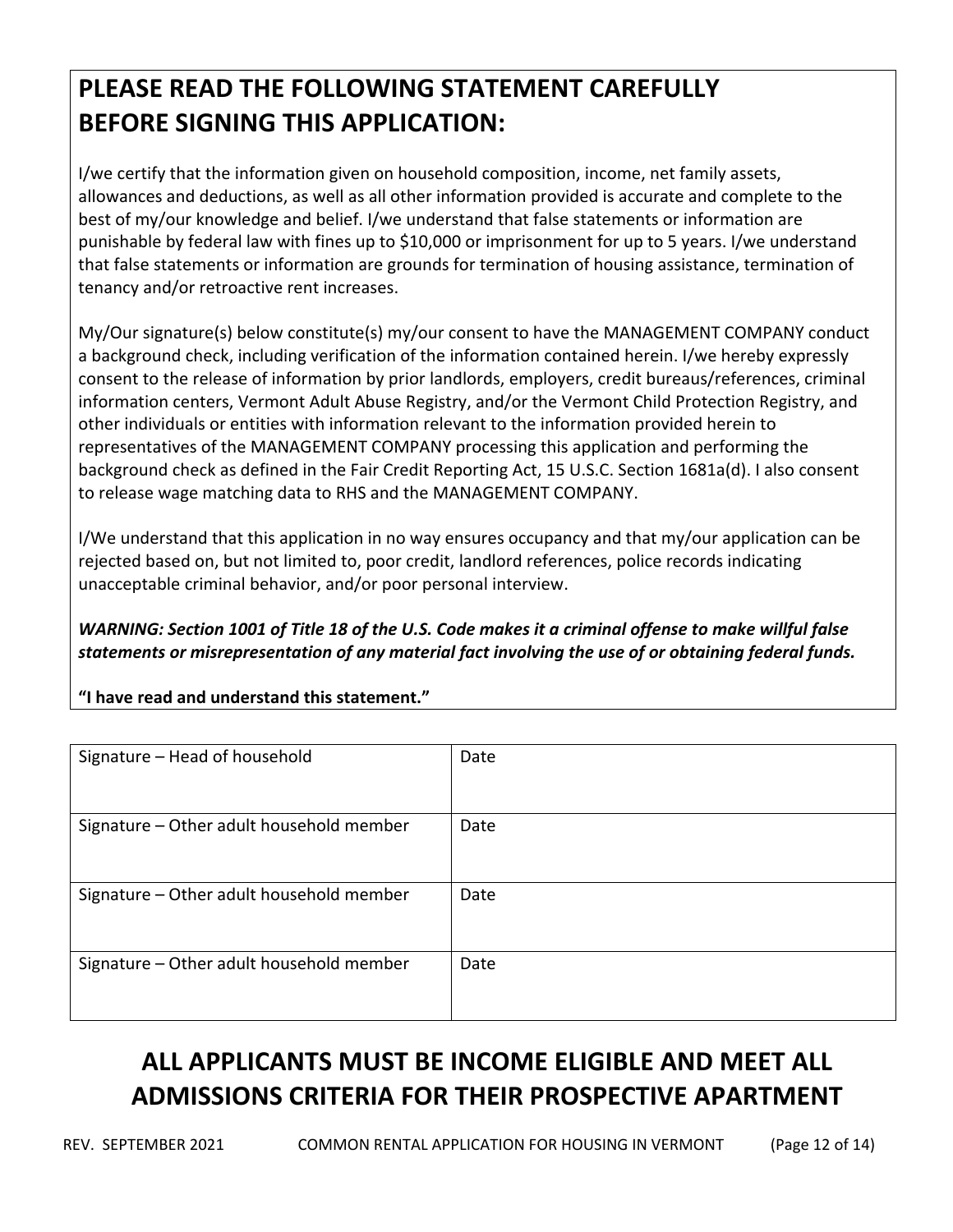### APPENDIX 1

If you indicated "yes" that you are currently homeless on Page 7 of the Common Rental Application for Housing in Vermont, check one box to describe your household:

|                             | Category<br>1 | Literally<br>Homeless                       | (1) Individual or family who lacks a fixed, regular, and adequate<br>nighttime residence, meaning:<br>Has a primary nighttime residence that is a public or<br>(i)<br>private place not meant for human habitation;<br>Is living in a publicly or privately operated shelter designated to<br>(ii)<br>provide temporary living arrangements (including congregate<br>shelters, transitional housing, and hotels and motels paid for<br>by charitable organizations or by federal, state and local<br>government programs); or<br>(iii) Is exiting an institution where (s)he has resided for 90 days or<br>less and who resided in an emergency shelter or place not meant<br>for human habitation immediately before entering that<br>institution |
|-----------------------------|---------------|---------------------------------------------|----------------------------------------------------------------------------------------------------------------------------------------------------------------------------------------------------------------------------------------------------------------------------------------------------------------------------------------------------------------------------------------------------------------------------------------------------------------------------------------------------------------------------------------------------------------------------------------------------------------------------------------------------------------------------------------------------------------------------------------------------|
|                             | Category<br>2 | Imminent Risk of<br>Homelessness            | (2) Individual or family who will imminently lose their primary<br>nighttime residence, provided that:<br>Residence will be lost within 14 days of the date of<br>(i)<br>application for homeless assistance;<br>(ii) No subsequent residence has been identified; and<br>(iii) The individual or family lacks the resources or support<br>networks needed to obtain other permanenthousing                                                                                                                                                                                                                                                                                                                                                        |
| TERIA FOR DEFINING HOMELESS | Category<br>3 | Homeless under<br>other Federal<br>statutes | (3) Unaccompanied youth under 25 years of age, or families with children<br>and youth, who do not otherwise qualify as homeless<br>under this definition, but who:<br>(i) Are defined as homeless under the other listed federal<br>statutes;<br>(ii) Have not had a lease, ownership interest in permanent housing<br>during the 60 days prior to the homeless assistance application;<br>(iii) Have experienced persistent instability as measured by two<br>moves or more during the preceding 60 days; and<br>(iv) Can be expected to continue in such status for an extended<br>period of time due to special needs or barriers                                                                                                               |
|                             | Category      | Fleeing/<br>Attempting to<br>Flee DV        | (4) Any individual or family who:<br>Is fleeing, or is attempting to flee, domestic violence;<br>(i)<br>(ii)<br>Has no other residence; and<br>(iii)<br>Lacks the resources or support networks to obtain other<br>permanent housing                                                                                                                                                                                                                                                                                                                                                                                                                                                                                                               |